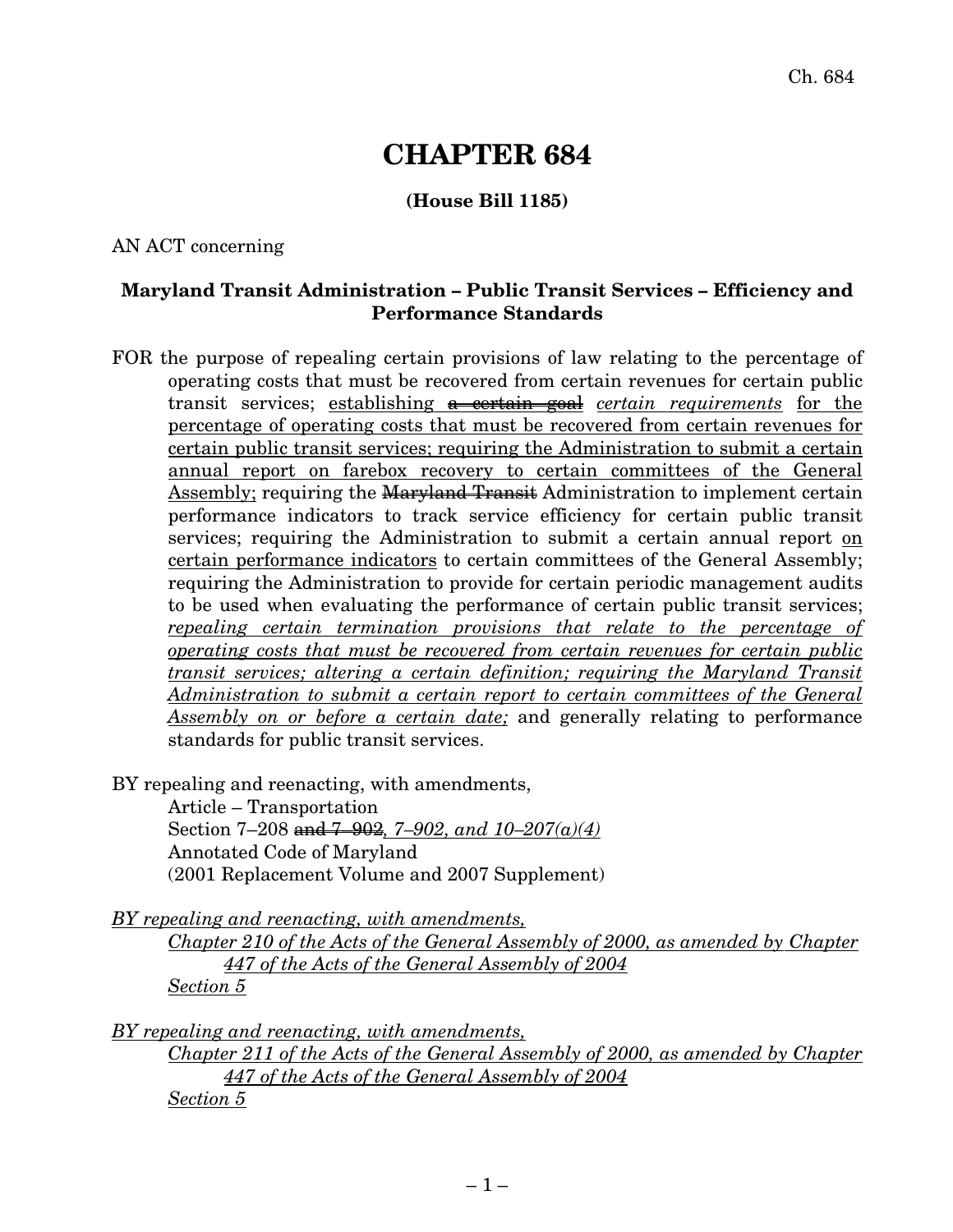SECTION 1. BE IT ENACTED BY THE GENERAL ASSEMBLY OF MARYLAND, That the Laws of Maryland read as follows:

#### **Article – Transportation**

7–208.

(a) **[**(1)**]** Subject to the authority of the Secretary and, where applicable, the Maryland Transportation Authority, the Administration has jurisdiction:

**[**(i)**] (1)** Consistent with the provisions of Division II of the State Finance and Procurement Article, for planning, developing, constructing, acquiring, financing, and operating the transit facilities authorized by this title; and

**[**(ii)**] (2)** Over the services performed by and the rentals, rates, fees, fares, and other charges imposed for the services performed by transit facilities owned or controlled by the Administration.

**[**(2) (i) For fiscal years 1988 through 1992 and each fiscal year thereafter, the Administration shall recover from fares and other operating revenues at least 50 percent of the total operating costs for the mass transit bus and rail services under its jurisdiction. It is the intent of the General Assembly that the provisions of this paragraph shall apply on a system–wide basis and not on an individual transit line basis. However, given the anticipated efficiency of light rail technology, the Department is encouraged, after 2 years of light rail operation, to recover from fares and other operating revenues at least 60 percent of the total operating costs for light rail services.

(ii) The Administration shall obtain the fare recovery ratio through the establishment of reasonable fares in the Baltimore region and the implementation of cost containment measures as deemed necessary to meet the standard required under this paragraph.**]**

# **(B) (1) FOR FISCAL YEAR 2009 AND EACH FISCAL YEAR THEREAFTER, THE ADMINISTRATION'S GOAL** *ADMINISTRATION* **SHALL BE TO** *SEPARATELY* **RECOVER FROM FARES AND OTHER OPERATING REVENUES AT LEAST 35 PERCENT OF THE TOTAL OPERATING COSTS FOR:**

# **(I) THE ADMINISTRATION'S BUS, LIGHT RAIL, AND METRO SUBWAY SERVICES IN THE BALTIMORE REGION; AND**

**(II) ALL PASSENGER RAILROAD SERVICES UNDER THE ADMINISTRATION'S CONTROL.**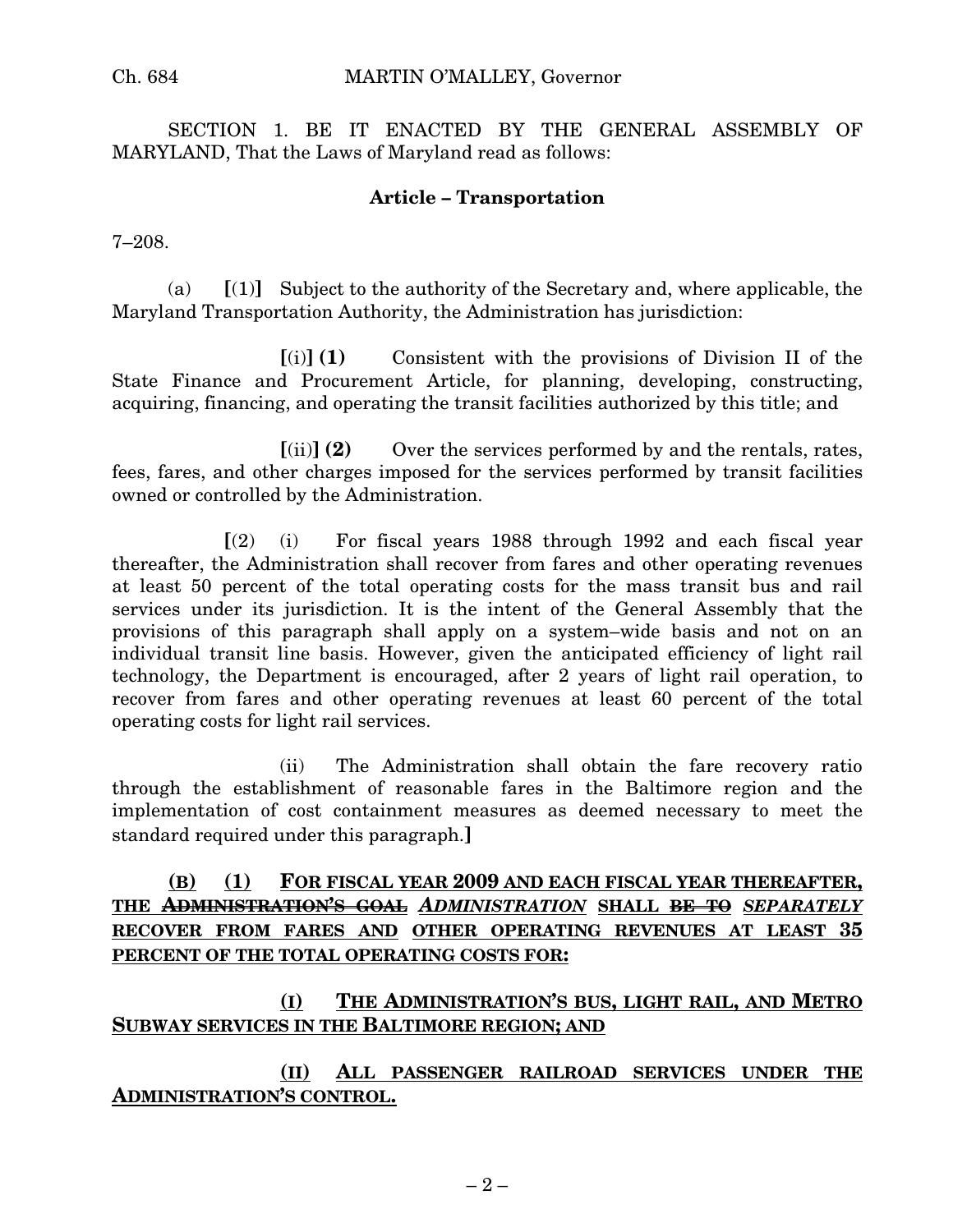**(2) THE ADMINISTRATION SHALL SUBMIT, IN ACCORDANCE WITH § 2–1246 OF THE STATE GOVERNMENT ARTICLE, AN ANNUAL REPORT TO THE SENATE BUDGET AND TAXATION COMMITTEE, HOUSE WAYS AND MEANS COMMITTEE, AND HOUSE APPROPRIATIONS COMMITTEE BY DECEMBER 1 OF EACH YEAR THAT INCLUDES:**

**(I) SEPARATE FAREBOX RECOVERY RATIOS FOR THE PRIOR FISCAL YEAR FOR:**

**1. BUS, LIGHT RAIL, AND METRO SUBWAY SERVICES PROVIDED BY THE ADMINISTRATION IN THE BALTIMORE REGION;**

**2. COMMUTER BUS SERVICE PROVIDED UNDER CONTRACT TO THE ADMINISTRATION IN THE BALTIMORE REGION; AND**

**3. MARYLAND AREA RAIL COMMUTER (MARC) SERVICE PROVIDED UNDER CONTRACT TO THE ADMINISTRATION;**

**(II) A DISCUSSION OF THE SUCCESS OR FAILURE TO ACHIEVE THE FAREBOX RECOVERY GOAL** *REQUIREMENT* **ESTABLISHED IN PARAGRAPH (1) OF THIS SUBSECTION; AND**

**(III) COMPARISONS OF FAREBOX RECOVERY RATIOS FOR THE ADMINISTRATION'S MASS TRANSIT SERVICES AND OTHER SIMILAR TRANSIT SYSTEMS NATIONWIDE.**

**(B) (C) (1) FOR FISCAL YEAR 2009 AND EACH FISCAL YEAR THEREAFTER, THE ADMINISTRATION SHALL IMPLEMENT PERFORMANCE INDICATORS TO TRACK SERVICE EFFICIENCY FOR THE ADMINISTRATION'S MASS TRANSIT SERVICES, INCLUDING:**

- **(I) OPERATING EXPENSES PER REVENUE VEHICLE MILE;**
- **(II) OPERATING EXPENSES PER PASSENGER TRIP; AND**
- **(III) PASSENGER TRIPS PER REVENUE VEHICLE MILE.**

**(2) THE ADMINISTRATION SHALL SUBMIT, IN ACCORDANCE WITH § 2–1246 OF THE STATE GOVERNMENT ARTICLE, AN ANNUAL PERFORMANCE REPORT TO THE SENATE BUDGET AND TAXATION COMMITTEE, HOUSE WAYS AND MEANS COMMITTEE, AND HOUSE APPROPRIATIONS COMMITTEE BY DECEMBER 1 OF EACH YEAR ON:**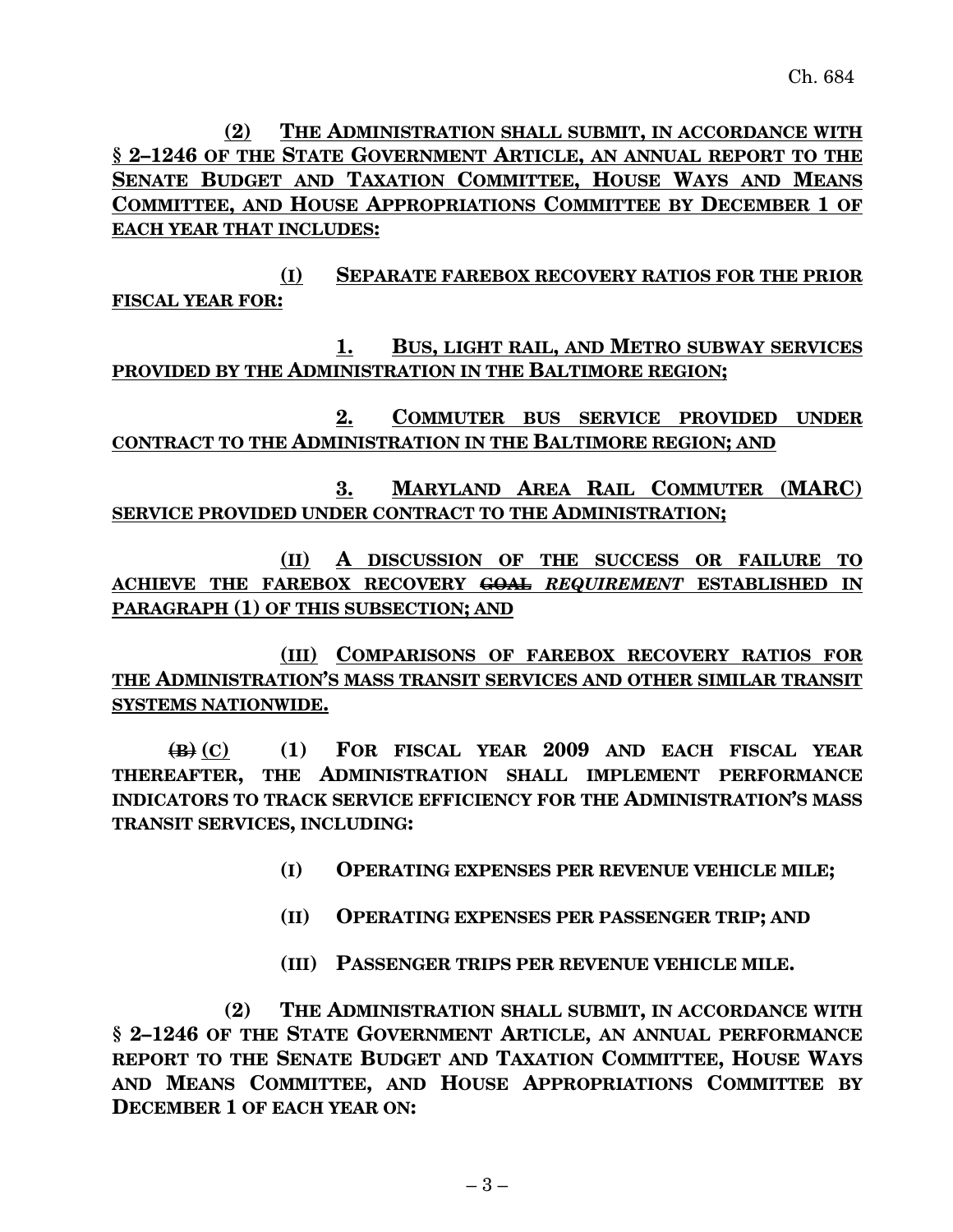**(I) THE STATUS OF THE PERFORMANCE INDICATORS LISTED IN PARAGRAPH (1) OF THIS SUBSECTION FOR THE PRIOR FISCAL YEAR, INCLUDING A DISCUSSION OF THE FAILURE OR SUCCESS IN MEETING THE GOALS ESTABLISHED FOR THE PRIOR FISCAL YEAR BY THE ADMINISTRATION;**

**(II) THE STATUS OF MANAGING–FOR–RESULTS GOALS OF THE ADMINISTRATION AS THEY PERTAIN TO MASS TRANSIT SERVICE IN THE BALTIMORE AREA;**

**(III) COMPARISONS OF PERFORMANCE INDICATORS FOR THE ADMINISTRATION'S MASS TRANSIT SERVICES AND OTHER SIMILAR SYSTEMS NATIONWIDE; AND**

**(IV) THE ADMINISTRATION'S GOALS FOR EACH OF THE MEASURES IN PARAGRAPH (1) OF THIS SUBSECTION FOR THE NEXT FISCAL YEAR.**

**(C) (D) (1) THE ADMINISTRATION SHALL PROVIDE FOR AN INDEPENDENT MANAGEMENT AUDIT OF THE OPERATIONAL COSTS AND REVENUES OF THE ADMINISTRATION'S MASS TRANSIT SERVICES EVERY 4 YEARS.**

**(2) THE AUDIT SHALL PROVIDE DATA ON FARES, COST CONTAINMENT MEASURES, COMPARISONS WITH OTHER SIMILAR MASS TRANSIT SYSTEMS, AND OTHER INFORMATION NECESSARY IN EVALUATING THE OPERATIONS OF THE ADMINISTRATION'S MASS TRANSIT SYSTEM.**

**(3) THE FINDINGS FROM THE AUDIT SHALL BE USED AS A BENCHMARK FOR THE ANNUAL PERFORMANCE REPORTS.**

 $[(b)] \leftrightarrow (E)$  The determinations of the Secretary, Administration, or Maryland Transportation Authority as to the type of service performed or the rentals, rates, fees, fares, and other charges imposed are not subject to judicial review or to the processes of any court.

 $[(c)] \leftarrow (F)$  Notwithstanding any other provision of this title or the Public Utility Companies Article, the Public Service Commission does not have any jurisdiction over transit facilities owned or controlled by the Administration or over any contractor operating these facilities.

**[**(d)**] (F) (G)** Except as provided in this title, the Administration does not have any jurisdiction over transportation in the District by private carriers.

7–902.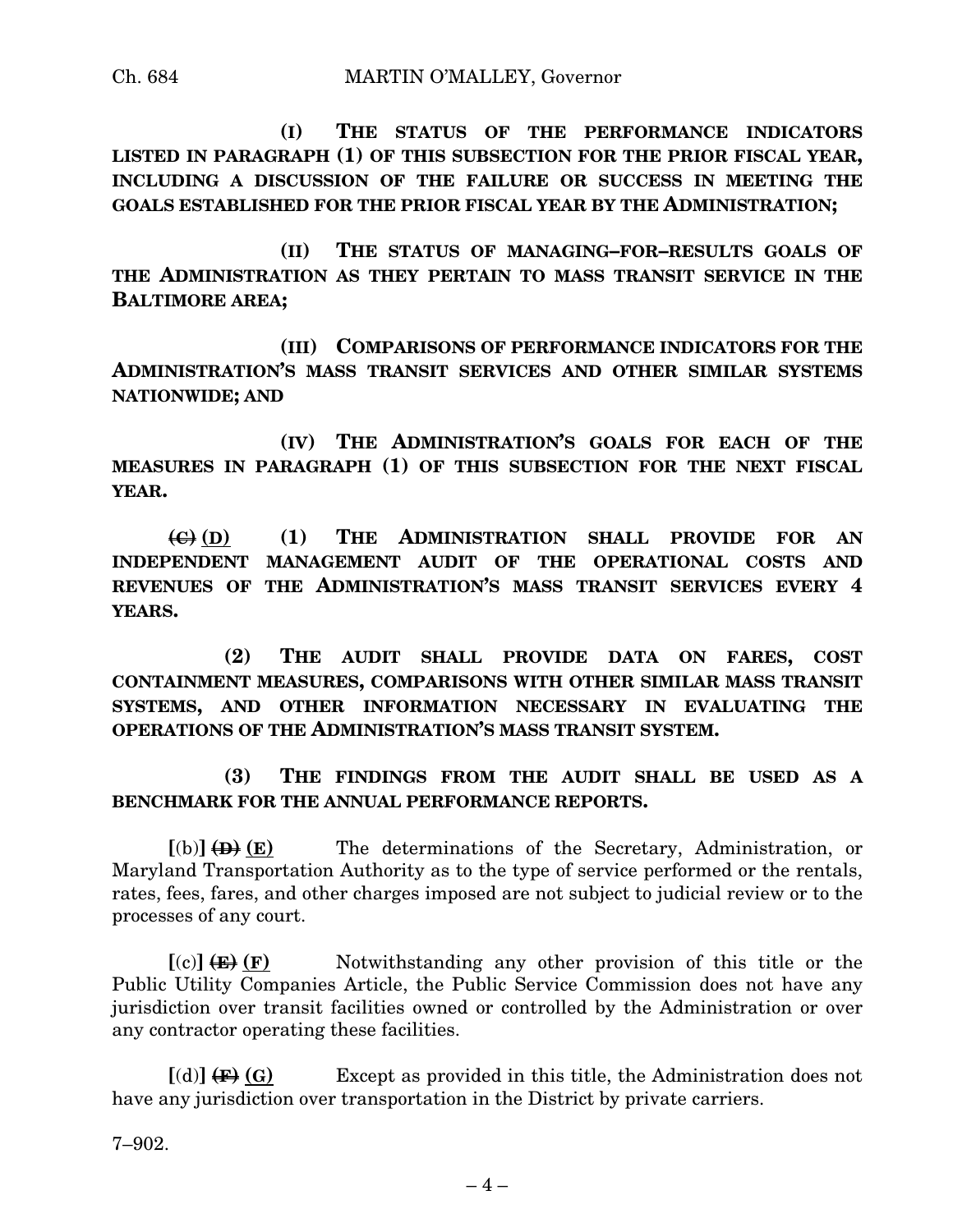(a) (1) In this section the following words have the meanings indicated.

(2) "Level of service" includes the number of round trips operated on a route and the number of stations along a route.

(3) "Route" means a passenger railroad service line described under subsections (b) through (d) of this section.

(b) The Administration shall continue to operate the following passenger railroad services at levels of service at least equivalent to the level of service established as of July 1, 1981:

(1) The CSX line between Brunswick and the District of Columbia;

(2) The Amtrak line between Penn Station in Baltimore and the District of Columbia; and

(3) The CSX line between Camden Station in Baltimore and the District of Columbia.

(c) The Administration shall continue to operate the passenger railroad service on the Amtrak line between Perryville and Penn Station in Baltimore at the level of service at least equivalent to the level of service established as of May 1, 1991.

(d) The Administration shall continue to operate the passenger services on the CSX line between Frederick and Point of Rocks at the level of service at least equivalent to the level of service established as of December 17, 2001.

**[**(e) The Administration shall recover at least 50 percent of total operating costs for all passenger railroad services under its control from fares and operating revenues. Notwithstanding § 7–208 of this title, the Maryland Transit Administration shall calculate for passenger rail services a separate farebox recovery ratio for the administrative purposes of determining a separate cost recovery ratio for each of the aforementioned transit modes from the calculation for mass transit, Metro, and light rail.**]**

**[**(f)**] (E)** (1) The Administration may not close a station on any route before June 30, 2008.

(2) Notwithstanding the provisions of this section, the Administration may close the Jessup Station on the CSX line between Camden Station in Baltimore and the District of Columbia at any time if the Administration finds that the ridership at the Jessup Station does not warrant keeping the station open.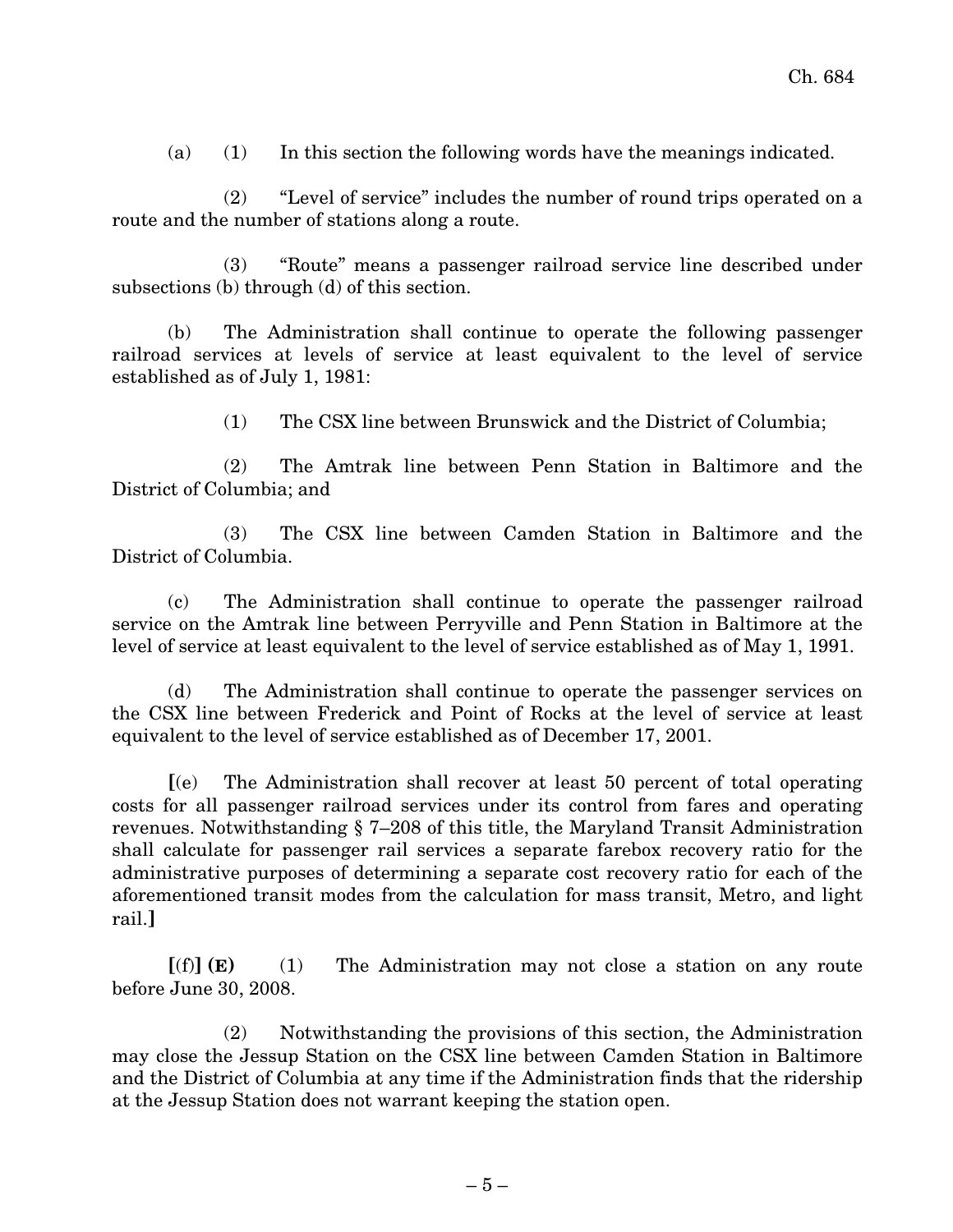#### Ch. 684 MARTIN O'MALLEY, Governor

**[**(g)**] (F)** The Administration shall adopt regulations to facilitate the transportation of bicycles on board passenger railroad services.

**[**(h)**] (G)** Before closing a station on a passenger railroad service line described in subsection (b) of this section, the Maryland Transit Administration shall review and report, in accordance with § 2–1246 of the State Government Article, to the Governor and the General Assembly, on the following:

(1) With respect to the Dickerson and Boyds MARC stations on the CSX line between Brunswick and the District of Columbia:

(i) The impact on traffic congestion along the Interstate 270, Md State Route 117, and Md State Route 28 corridors as a result of the station closures;

(ii) The impact of future growth in upper Montgomery and southern Frederick counties, particularly in Clarksburg over the next 5 years, and the projected ridership for the Boyds and Dickerson stations as a result of that future growth;

(iii) The impact of the projected growth in upper Montgomery and southern Frederick counties on traffic congestion along the Interstate 270, Md State Route 117, and Md State Route 28 corridors and the transit alternatives that are contemplated to meet any increased demand;

(iv) The methodology used to compute average daily ridership;

(v) The impact on projected ridership on the line if the stations are closed and later reopened due to impending growth;

(vi) The projected ridership if train stops are increased from three stops each to nine stops each for trains arriving at Washington Union Station and from four stops each to ten stops each (to discharge passengers only) for trains departing Washington Union Station;

(vii) Under an expanded schedule, the estimated increase in train service as a result of increasing the number of stops;

(viii) Options to increase ridership at stations with low ridership, including investing in a ridership campaign to promote stations with low ridership;

(ix) The projected ridership after investing in a ridership campaign to promote the stations;

(x) The schedule for installing ticket vending machines at the stations and whether such vending machines have already been purchased;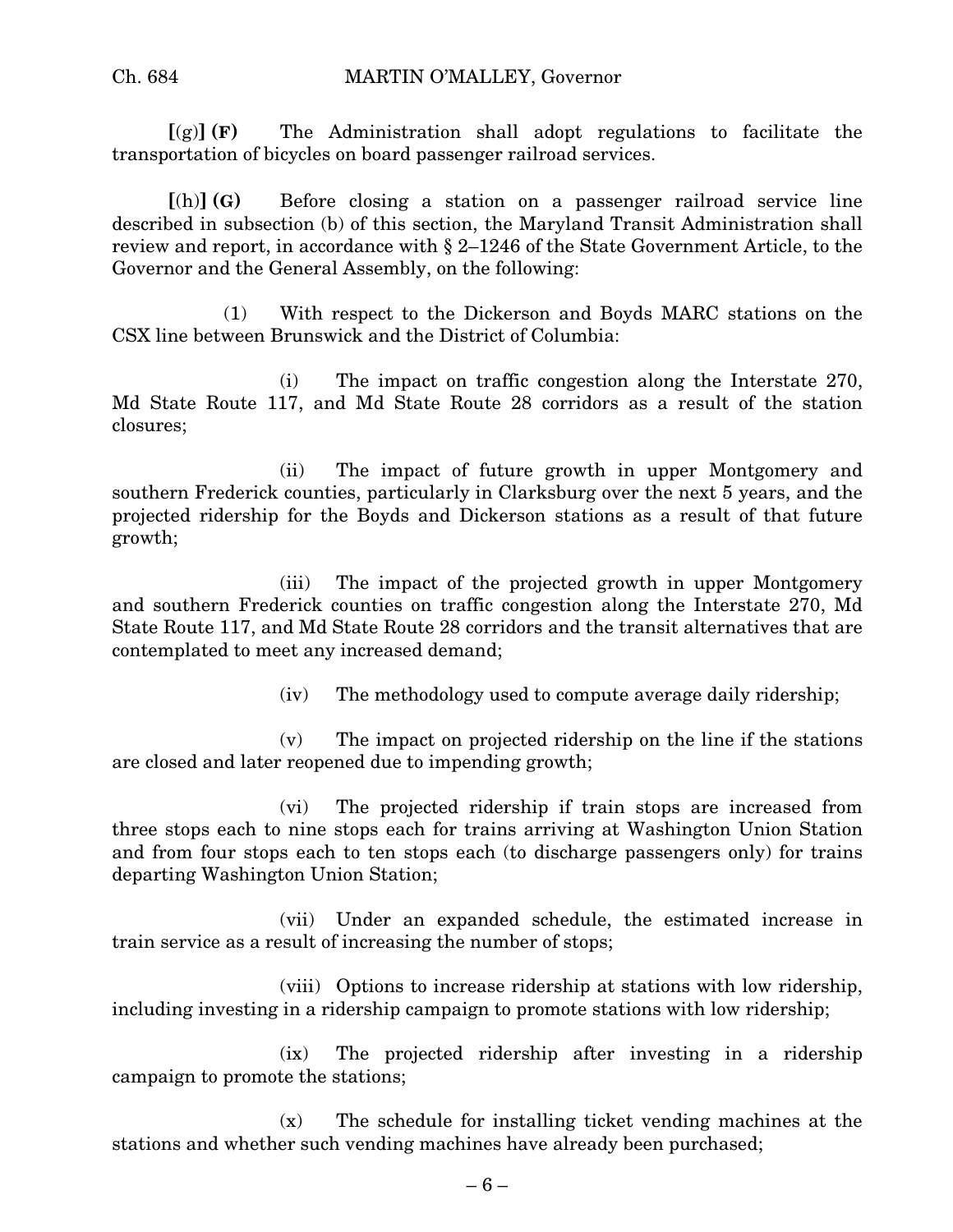(xi) Whether a vending machine that is scheduled to be installed at another station could temporarily be used at either or both of these stations;

(xii) The impact on riders boarding at these stations if vending machines are not installed at the stations;

(xiii) An evaluation of potential increased bus service to the stations, and parking lot expansion near the stations, including any possible options for parking lot expansion;

(xiv) Specific efforts undertaken to:

1. Attract new riders on the lines and to retain riders already using the lines; and

2. Improve access for individuals with disabilities;

(xv) Potential alternatives to closing stations that would achieve greater efficiency on the Brunswick and Camden CSX lines;

(xvi) Potential sources of alternative funding for the operating and capital costs of keeping the stations open, including collaboration with local governments; and

(xvii) The description of the \$300,000 passenger warning system for the Dickerson Station and whether other possible, less costly, passenger warning systems were considered and the reasons why such systems were not employed; and

(2) With regard to the St. Denis Station on the CSX line between Camden Station in Baltimore and the District of Columbia:

(i) The information required under items (1)(vii) through (xvi) of this subsection;

(ii) The implications of closing a passenger railroad service facility that is a State or federally designated historic landmark or that is located in a State or federally designated historic district;

(iii) The impact on traffic congestion along the Interstate 95, Interstate 295, and Md State Route 100 corridors as a result of the station closure;

(iv) The effect of closing the St. Denis Station on ridership at the Halethorpe Station, including the effect on traffic and parking at the Halethorpe Station and in Arbutus;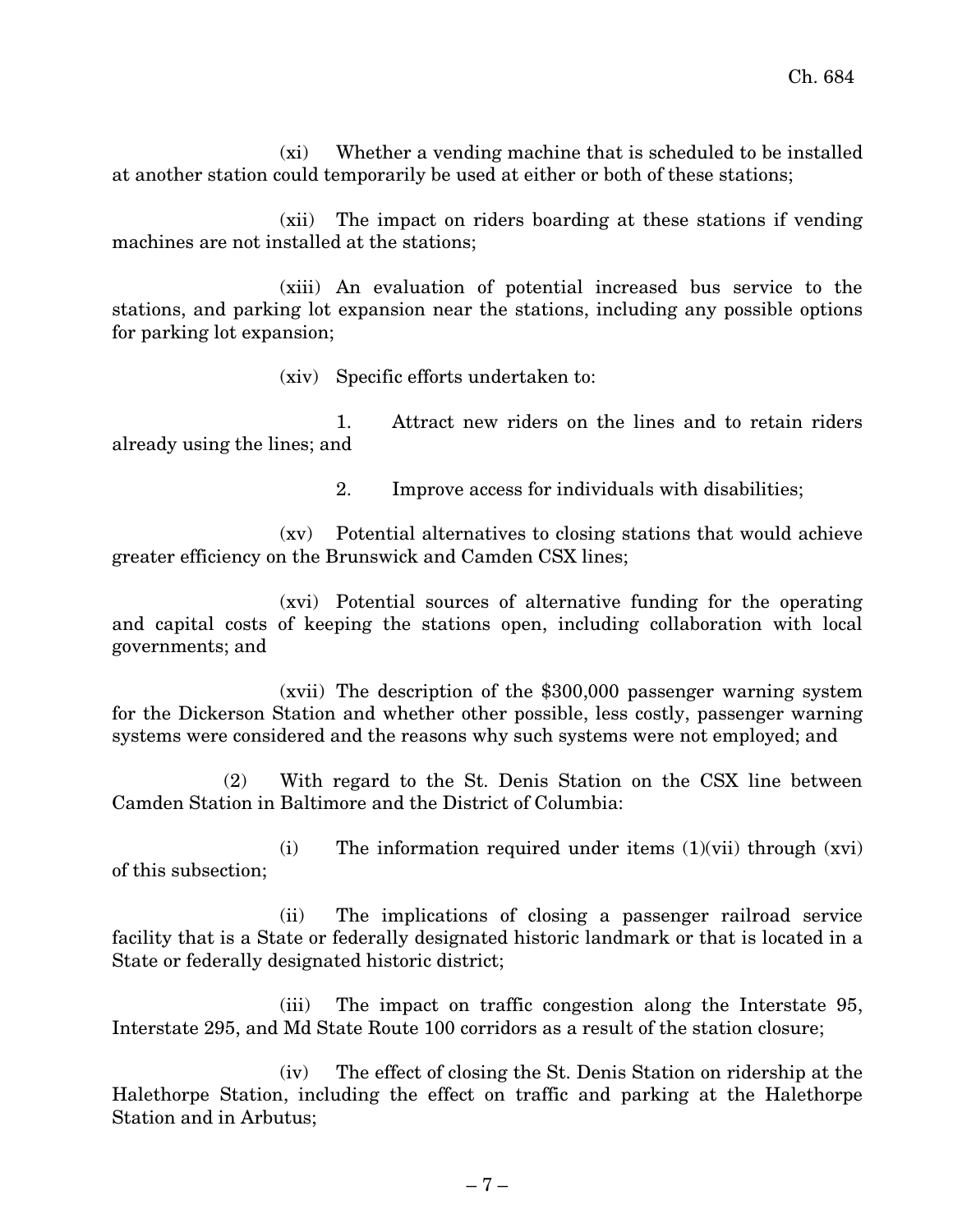(v) The projected ridership at the St. Denis Station if train stops are increased up to nine stops; and

(vi) The projected ridership at the St. Denis Station if service to and from Baltimore is resumed.

**[**(i)**] (H)** (1) Until a public hearing is held on the matter, the Administration may not establish or abandon a station on a route.

(2) The Administration shall give notice of a hearing at least 30 days before the hearing.

(3) The notice shall be:

(i) Published once a week for 2 successive weeks in two or more newspapers of wide circulation throughout the Administration's commuter rail service area; and

(ii) Posted in all of the Administration's offices, stations, and terminals and all of its commuter rail rolling stock in revenue service.

(4) The 30–day period begins when the notice first appears in the newspaper.

(5) (i) If the Administration gives inadequate notice of a public hearing on a matter described in paragraph (1) of this subsection, the Administration may not establish or abandon a station unless a legally sufficient public hearing is held.

(ii) For the purposes of this paragraph, notice shall be considered inadequate if:

1. The Administration does not comply with the newspaper publication requirement under paragraph (3)(i) of this subsection; or

2. At least 30% of the Administration's facilities are not posted as required under paragraph (3)(ii) of this subsection.

(6) The Administration may implement a change of policy on a matter described in paragraph (1) of this subsection only during the time period beginning 6 weeks after the date of the public hearing and ending 6 months after the date of the public hearing.

*10–207.*

*(a) (4) "Service deficit" means costs less:*